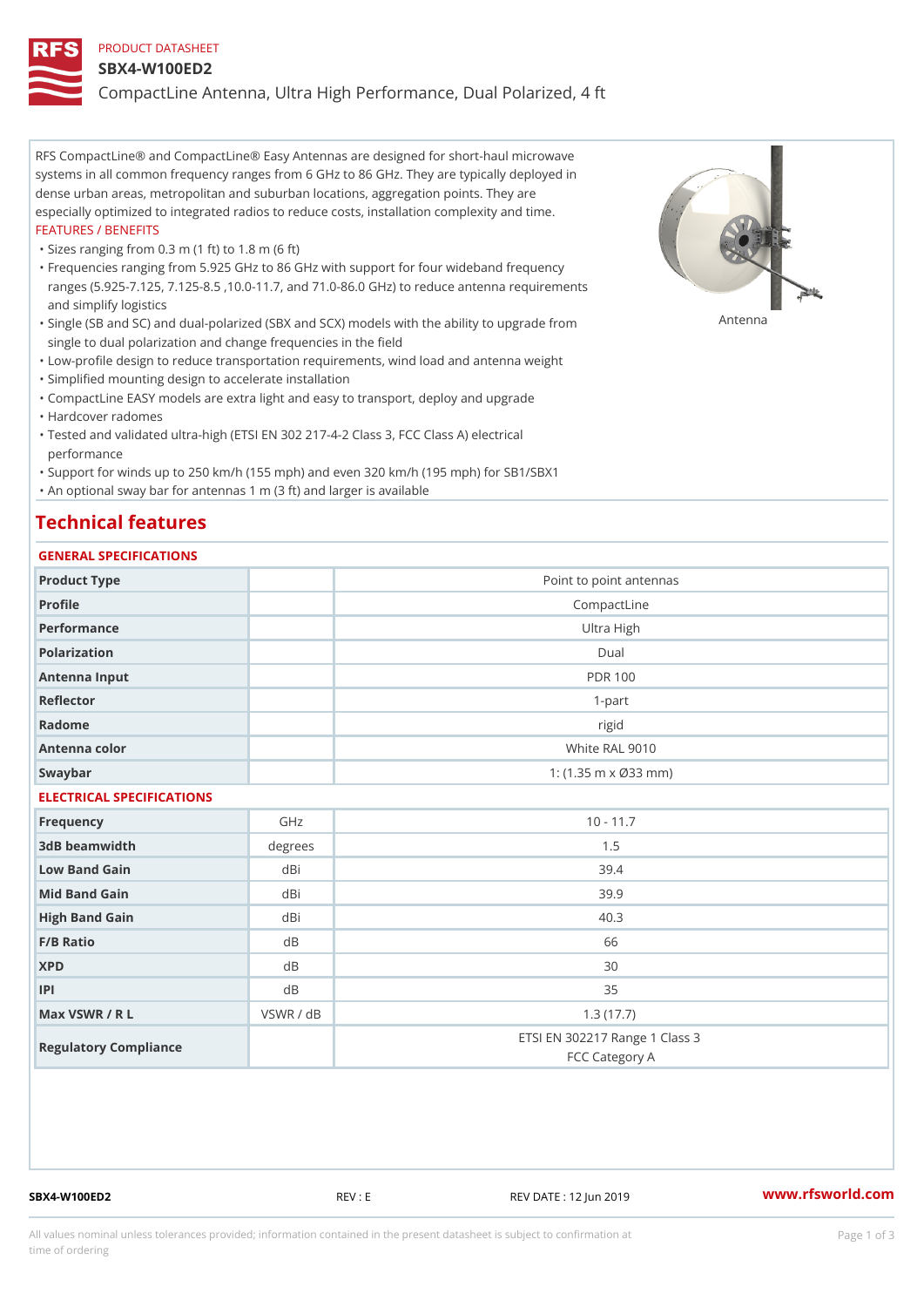# PRODUCT DATASHEET

## SBX4-W100ED2

CompactLine Antenna, Ultra High Performance, Dual Polarized, 4 ft

| MECHANICAL SPECIFICATIONS                                         |              |                                                 |  |
|-------------------------------------------------------------------|--------------|-------------------------------------------------|--|
| Diameter                                                          | ft $(m)$     | 4(1.2)                                          |  |
| Elevation Adjustment                                              | $degree$ :   | ± 15                                            |  |
| Azimuth Adjustment                                                | degrees      | ± 15                                            |  |
| Polarization Adjustment                                           | degrees      | Dual                                            |  |
| Mounting Pipe Diameter<br>minimum                                 | $mm$ (in)    | 114(4.5)                                        |  |
| Mounting Pipe Diameter<br>maximum                                 | $mm$ (in)    | 114(4.5)                                        |  |
| Approximate Weight                                                | kg (lb)      | 30(66)                                          |  |
| Survival Windspeed                                                | $km/h$ (mph) | 252 (155)                                       |  |
| Operational Windspeed                                             | $km/h$ (mph) | 252 (155)                                       |  |
| <b>STRUCTURE</b>                                                  |              |                                                 |  |
| Radome Material                                                   |              | rigid                                           |  |
| FURTHER ACCESSORIES                                               |              |                                                 |  |
| optional Swaybar                                                  |              | 1: SMA-SK-4 (1.35 m x Ø33 mm)                   |  |
| Further Accessories                                               |              | SMA-SKO-UNIVERSAL : Universal sway bar fixation |  |
| MOUNTOUTLINE                                                      |              |                                                 |  |
| m m<br>$Dimension_A$<br>(in)                                      |              | 1262(49.7)                                      |  |
| m m<br>$Dimension_B$<br>(in)                                      |              | 608 (23.9)                                      |  |
| m m<br>$Dimension_C$<br>(in)                                      |              | 270 (10.6)                                      |  |
| $Dim_D - D -$<br>m m<br>$114$ m m $(4.5$ _ ir $)$ $R$ ii p $\geq$ |              | 358 (14.1)                                      |  |
| m m<br>$Dimension$ = E<br>(in)                                    |              | 59(2.3)                                         |  |
| m m<br>$Dimension_F$<br>(in)                                      |              | 230(9.1)                                        |  |
| m m<br>$Dimen sion_G$                                             |              | 186(7.3)                                        |  |

SBX4-W100ED2 REV : E REV DATE : 12 Jun 2019 WWW.rfsworld.com

All values nominal unless tolerances provided; information contained in the present datasheet is subject to Pcapgelio an atio time of ordering